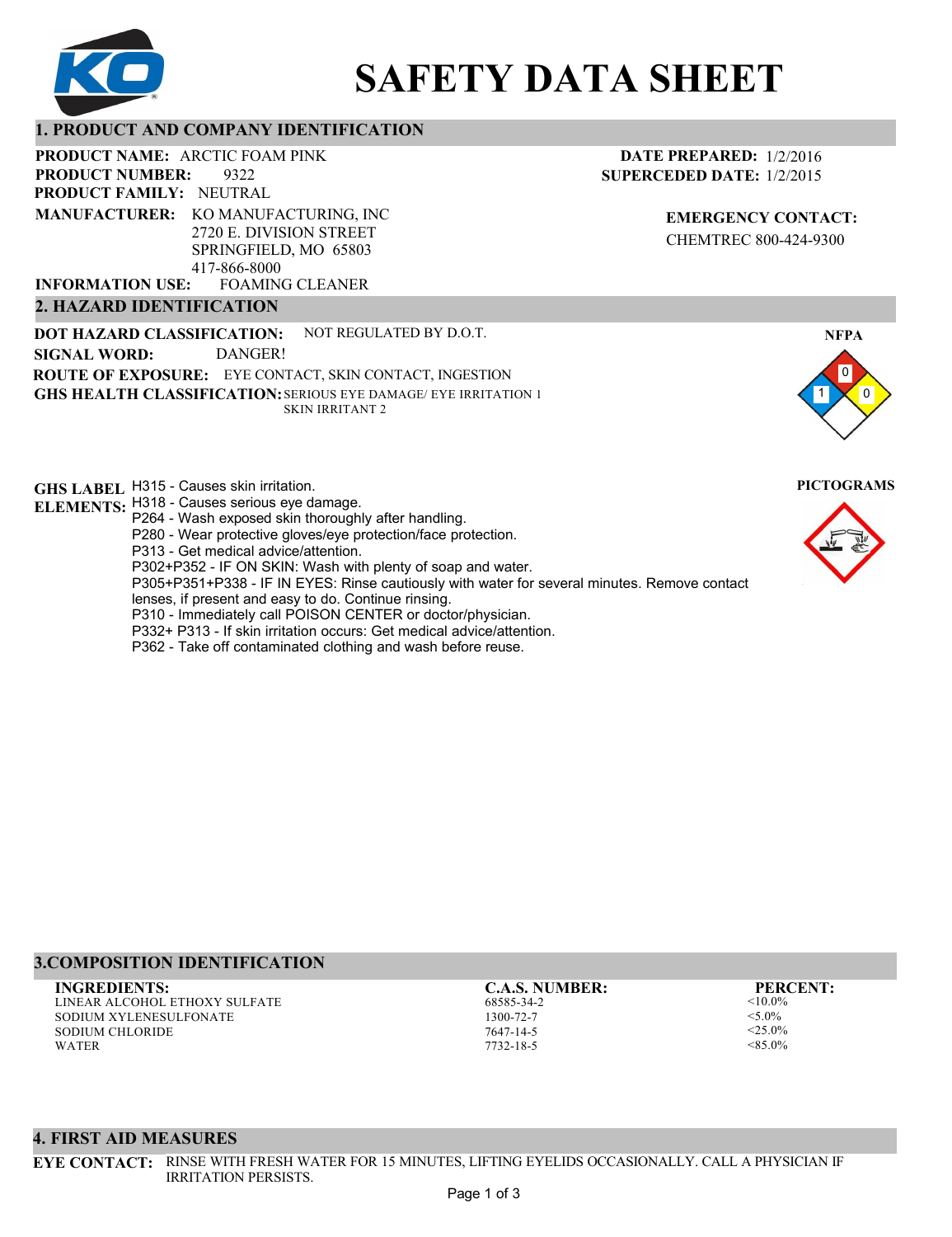## **4. FIRST AID MEASURES - CONTINUED**

**SKIN CONTACT:** RINSE WITH PLENTY OF FRESH WATER AND REMOVE CONTAMINATED CLOTHING IMMEDIATELY. CALL A PHYSICIAN IF IRRITATION PERSISTS.

**INGESTION:** DO NOT INDUCE VOMITING. CALL A PHYSICIAN IMMEDIATELY. IF CONSCIOUS, GIVE LARGE QUANTITIES OF WATER. DO NOT GIVE ANYTHING BY MOUTH IF UNCONSCIOUS.

**INHALATION:** IF OVERCOME BY EXPOSURE, REMOVE VICTIM TO FRESH AIR IMMEDIATELY. GIVE OXYGEN OR ARTIFICIAL RESPIRATION AS NEEDED. CALL A PHYSICIAN IMMEDIATELY.

## **5. FIRE FIGHTING MEASURES**

**FLAMMABLE PROPERTIES:** NON FLAMMABLE.

**FLASH POINT:** DOES NOT FLASH.

**SUITABLE EXTINGUISHING MEDIA:** DRY CHEMICAL, FOAM OR CARBON DIOXIDE, WATER SPRAY.

**UNSUITABLE EXTINGUISHING MEDIA:** NOT ESTABLISHED.

**SPECIFIC HAZARDS ARISING** NONE KNOWN.

**FROM THE CHEMICAL:**

**PROTECTIVE EQUIPMENT AND PRECAUTIONS FOR FIREFIGHTERS:** APPPROVED) AND FULL PROTECTIVE GEAR. WEAR SELF-CONTAINED BREATHING APPARATUS (PRESSURE DEMAND MSHA/NIOSH

## **6. ACCIDENTAL RELEASE MEASURES**

**PERSONAL PRECAUTIONS:** AVOID CONTACT WITH EYES AND SKIN. SPILL AREA MAY BE SLIPPERY. WEAR PROPER PROTECTIVE EQUIPMENT WHEN DEALING WITH RELEASE.

**ENVIRONMENTAL PRECAUTIONS:** CONTAIN SPILL TO AVOID RELEASE TO THE ENVIRONMENT. KEEP CONTAINER TIGHTLY CLOSED WHEN NOT IN USE.

**METHODS FOR CONTAINMENT** COLLECT FOR DISPOSAL USING AN INERT ABSORBENT MATERIAL AND TRANSFER TO A **AND CLEAN-UP:** CONTAINER FOR REUSE OR DISPOSAL.

## **7. HANDLING AND STORAGE**

**HANDLING:** HANDLE WITH CARE AND AVOID CONTACT WITH EYES AND SKIN. ALWAYS WEAR PROPER CHEMICAL RESISTANT PROTECTIVE EQUIPMENT 29CFR1910.132-138. WASH THOROUGHLY AFTER HANDLING.

**STORAGE:** STORE IN A COOL, DRY PLACE. KEEP OUT OF REACH OF CHILDREN. KEEP LID TIGHTLY CLOSED WHEN NOT IN USE.

## **8. EXPOSURE CONTROLS/PERSONAL PROTECTION**

**ENGINEERING CONTROLS:** NONE REQUIRED UNDER NORMAL USE.

**EYE / FACE PROTECTION:** CHEMICAL SAFETY GLASSES.

**SKIN PROTECTION:** CHEMICAL RESISTANT GLOVES.

**THRESHOLD LIMIT VALUE (TLV):** NOT ESTABLISHED.

## **9. PHYSICAL AND CHEMICAL PROPERTIES**

**PHYSICAL STATE:** LIQUID. **APPEARANCE: ODOR: BOILING POINT:** NOT ESTABLISHED. **FREEZING POINT:** <32 F **SPECIFIC GRAVITY:** 1.24 **pH (1%): EVAPORATION RATE:** NOT ESTABLISHED. **FLASH POINT: LOWER FLAMMABILITY/EXPLOSIVE LIMIT:** NOT ESTABLISHED. **UPPER FLAMMABLE/EXPLOSIVE LIMIT:** NOT ESTABLISHED. 7.0-8.0 DOES NOT FLASH. CLEAR PINK LIQUID. FRUIT SCENT. **VISCOSITY: REALITIVE DENSITY:** 10.3 LBS./GL. **SOLUBILITY: VAPOR PRESSURE:** NOT ESTABLISHED. **VAPOR DENSITY:** NOT ESTABLISHED. **DECOMPOSITION** NOT ESTABLISHED. **TEMPERATURE: PARTICAL COEFFICIENT:** NOT ESTABLISHED. **N-OCTANOL/WATER** NOT ESTABLISHED. SOLUBLE.

**AUTO-IGNITION TEMPERATURE:** NOT ESTABLISHED.